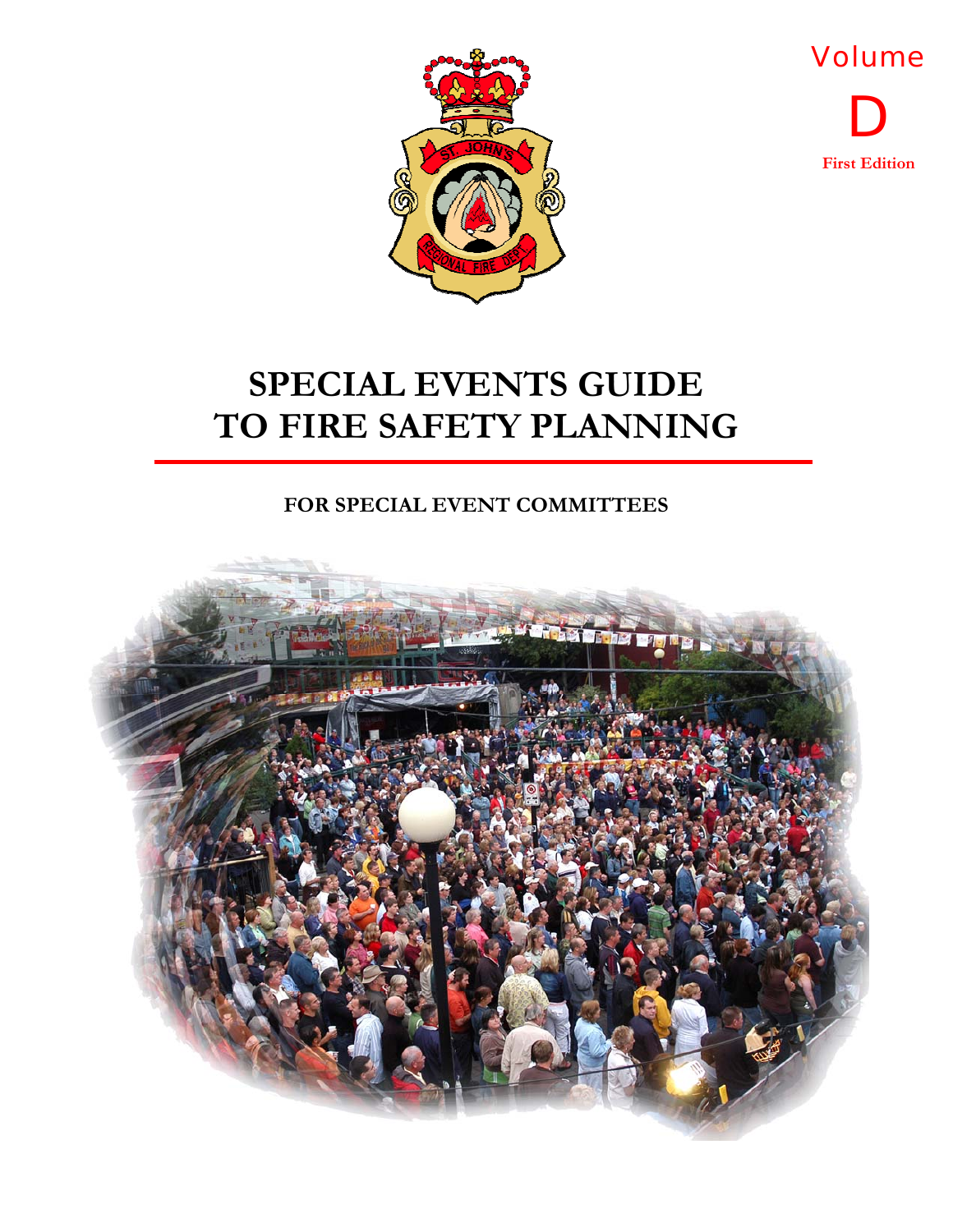**ST. JOHN'S REGIONAL FIRE DEPARTMENT** 

### Special Events Guide to Fire Safety **Planning**

Administration 5 Fort Townshend, Central Fire Station St. John's, NL Phone 709-576-8571 • Fax 709-576-8635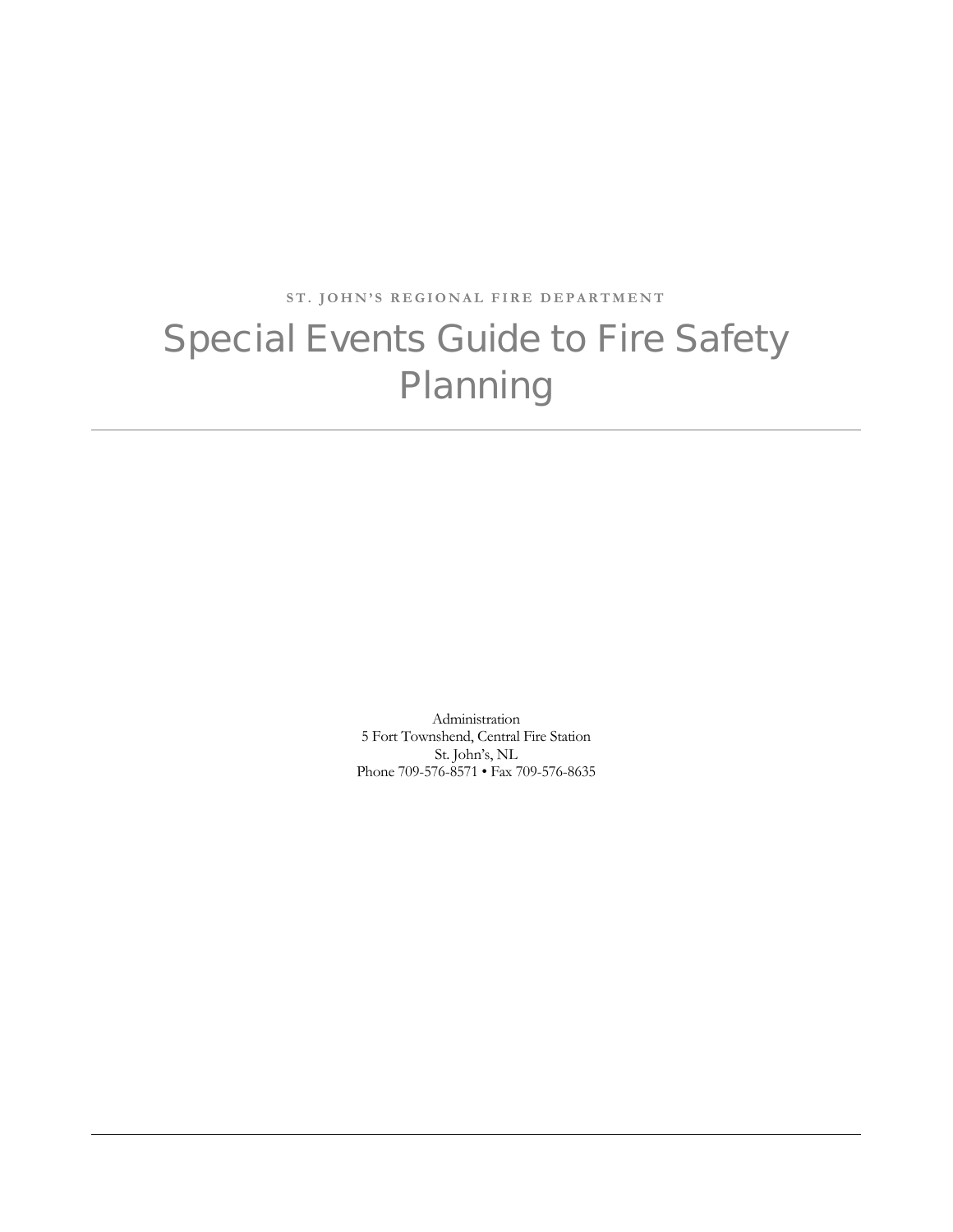

*Special thanks to the City of St. John's, Royal Newfoundland Constabulary, Newfoundland Labrador Liquor Corporation, and the George Street Advisory Committee for their continuous input and time into the development of this Manual.* 







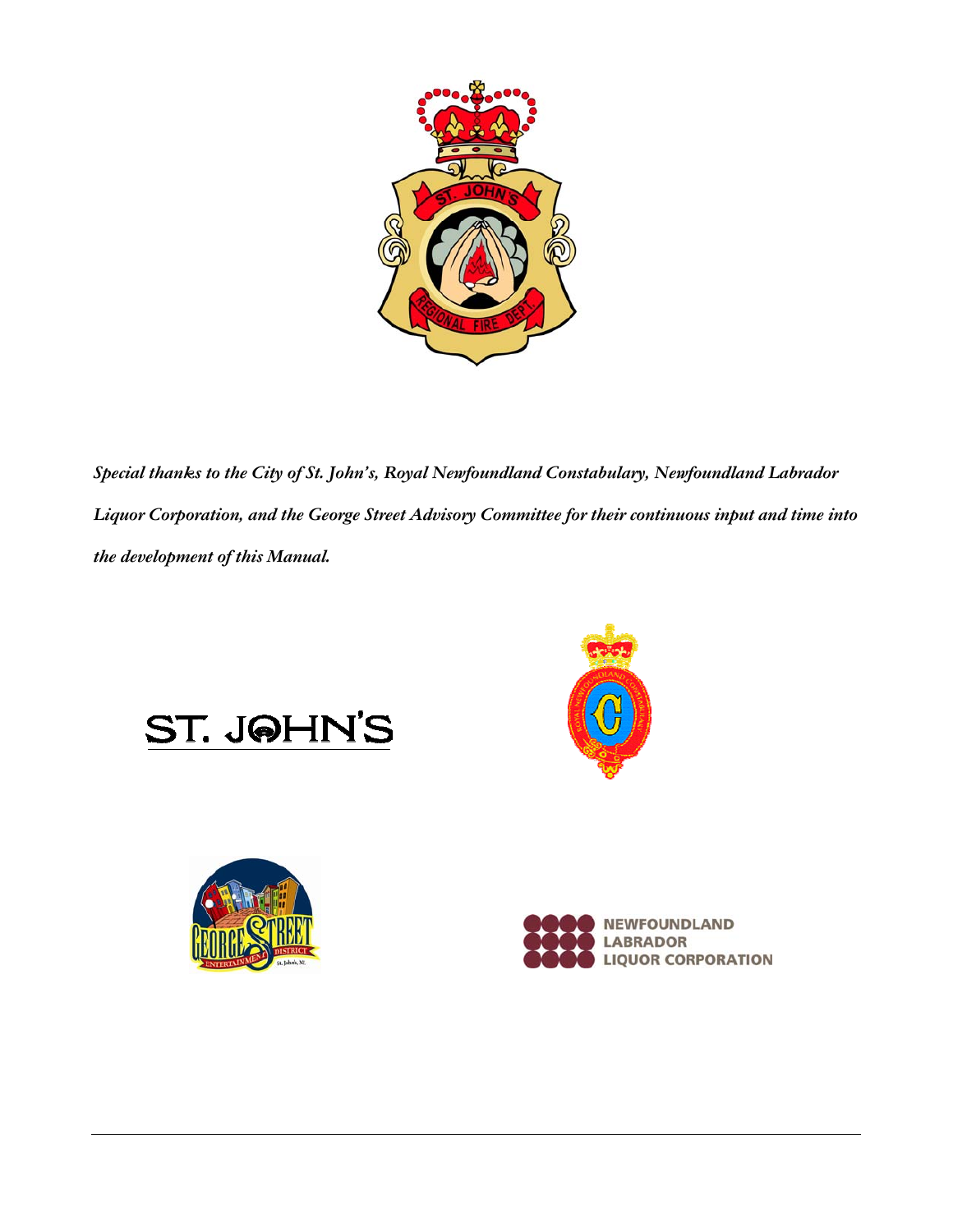### Table of Content

| <b>ASSESSMENT OF EVENT AREA AND HUMAN RESOURCES2</b> |
|------------------------------------------------------|
|                                                      |
|                                                      |
|                                                      |
|                                                      |
|                                                      |
|                                                      |
|                                                      |
|                                                      |
|                                                      |
|                                                      |
|                                                      |
|                                                      |
|                                                      |

#### **The information in this manual are not official versions.**

Information in this Manual is provided as a public service by the City of St. John's. We cannot guarantee that all information is current or accurate. Users should verify the information before acting on it.

The use of the Manual is subject to the following terms and conditions and constitutes the user's agreement to those terms and conditions. Information in this Manual is provided by the City solely for the user's information and is provided without warranty, guarantee, or responsibility of any kind, either express or implied. The City of St. John's and its employees will not be liable for any loss or damages of any nature, either direct or indirect, arising from use of the information in the Manual..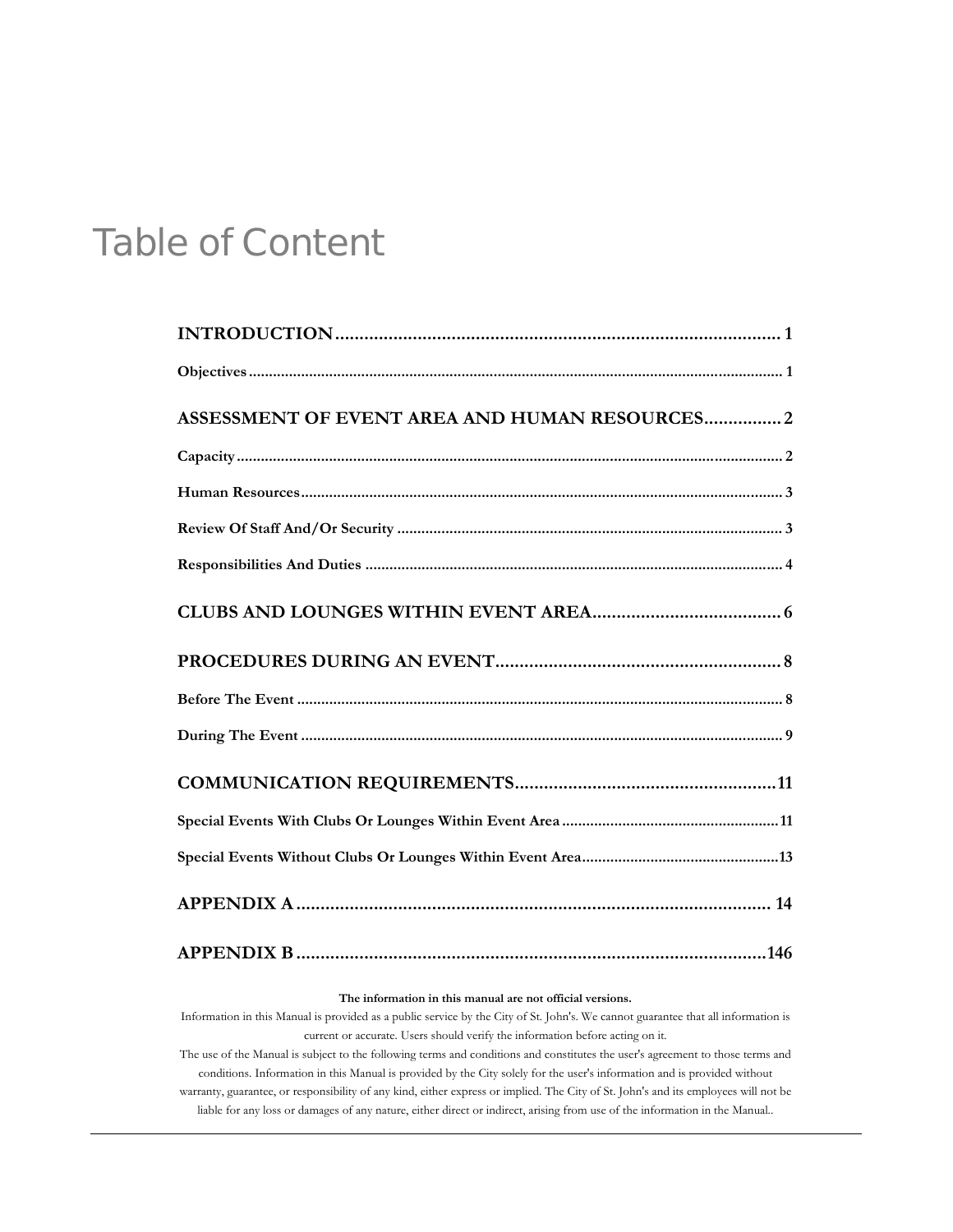### INTRODUCTION

*Understanding proper emergency management and evacuation is a crucial step in being prepared for an emergency.* 

his guideline has been prepared by the City of St. John's and the St. John's Regional Fire Department in conjunction with the Royal Newfoundland Constabulary and the Newfoundland Liquor Corporation. It is intended to assist event organizers in developing and implementing effective fire safety plans for outdoor special events.  $\prod_{\substack{Re\\ \text{cos}\n\end{math}}$ 

Your fire safety plan is a unique document that must be prepared specifically for your event. All of the procedures in the plan must provide staff and occupants with the guidance necessary to ensure the safe evacuation from the event area.



  *Appendix Acontains the template "Special Event Security Certification", that will be required to be completed by the Special Events Advisory (Organizing) Committee. At any time, the Committee may be asked to produce a completed copy of this form prior to, during and/or after a Special Event.*

### **Objectives**

Special Event Fire Safety Planning has 2 primary objectives:

- 9 Fire Hazard Control
- ◆ Emergency Evacuation

Special Event Fire Safety Planning prevents the occurrence of fire by the control of fire hazards in the event area, and provides a systematic method of safe and orderly evacuation of the event area in the event of fire, or emergency requiring the same.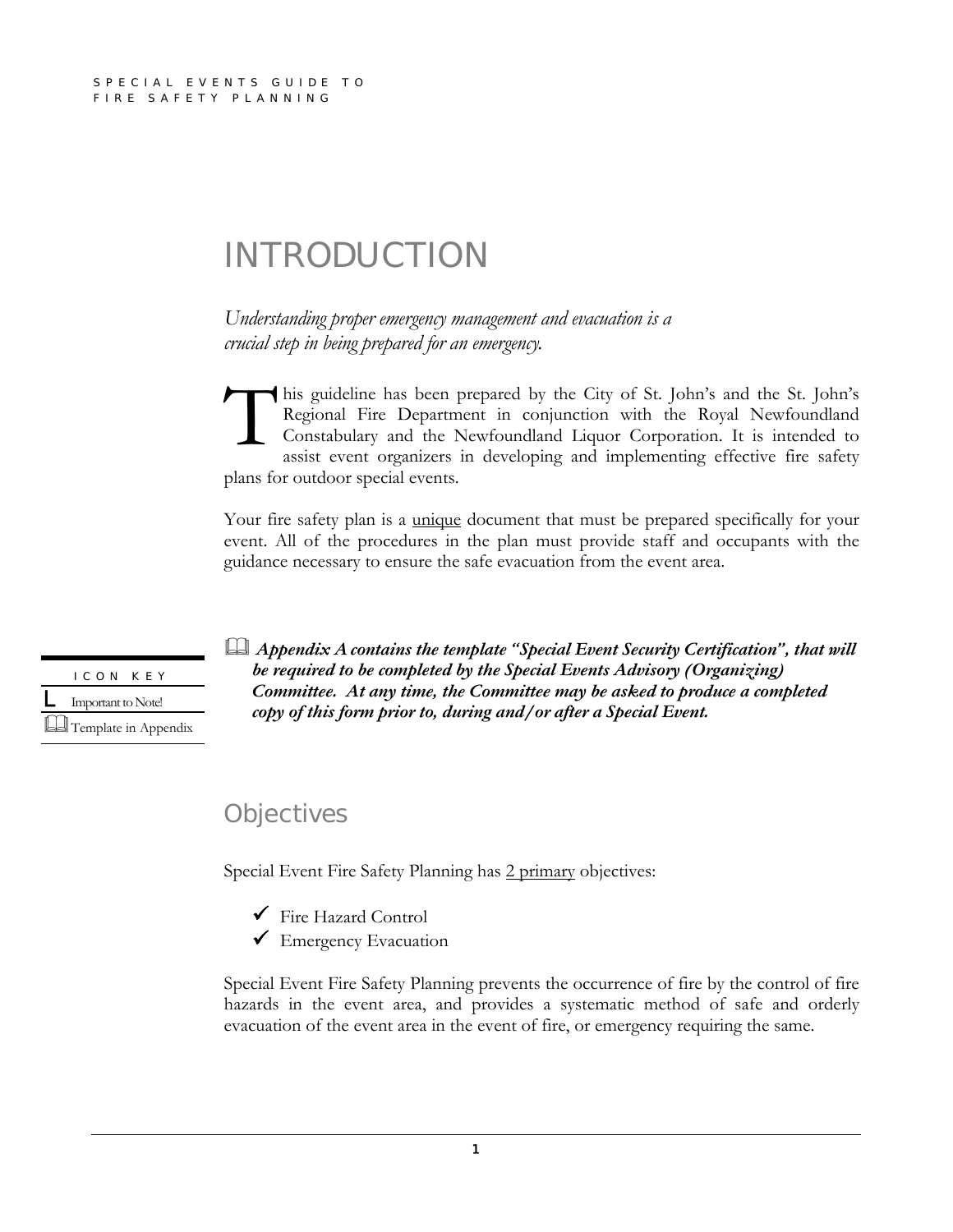# 1

### ASSESSMENT OF EVENT AREA AND HUMAN RESOURCES

Before the preparation of a Fire Safety Plan can begin, there needs to be an assessment performed on the event area and staff required for the event. Items of interest are:

| Event Area                                  | Human Resources   |
|---------------------------------------------|-------------------|
| <b>Capacity of event area</b>               | Event Organizer   |
| <b>Exit capacity of event</b>               | Supervisory staff |
| <b>Access for fire department equipment</b> | Occupants         |

### **CAPACITY**

### Capacity of Event Area

To determine the capacity of the event area, there must be:

- 1. Measurement of the gross area without any omissions for items such as stages or beer tents.
- 2. Measure and subtract from gross area individual items such as stages or beer tents.
- 3. Measure and subtract from gross area any pathway or area set aside for occupant travel.
- 4. The remaining area is the Net Event Area and this number (in square feet) is divided by 7 to determine the occupant load based on Net Event Area.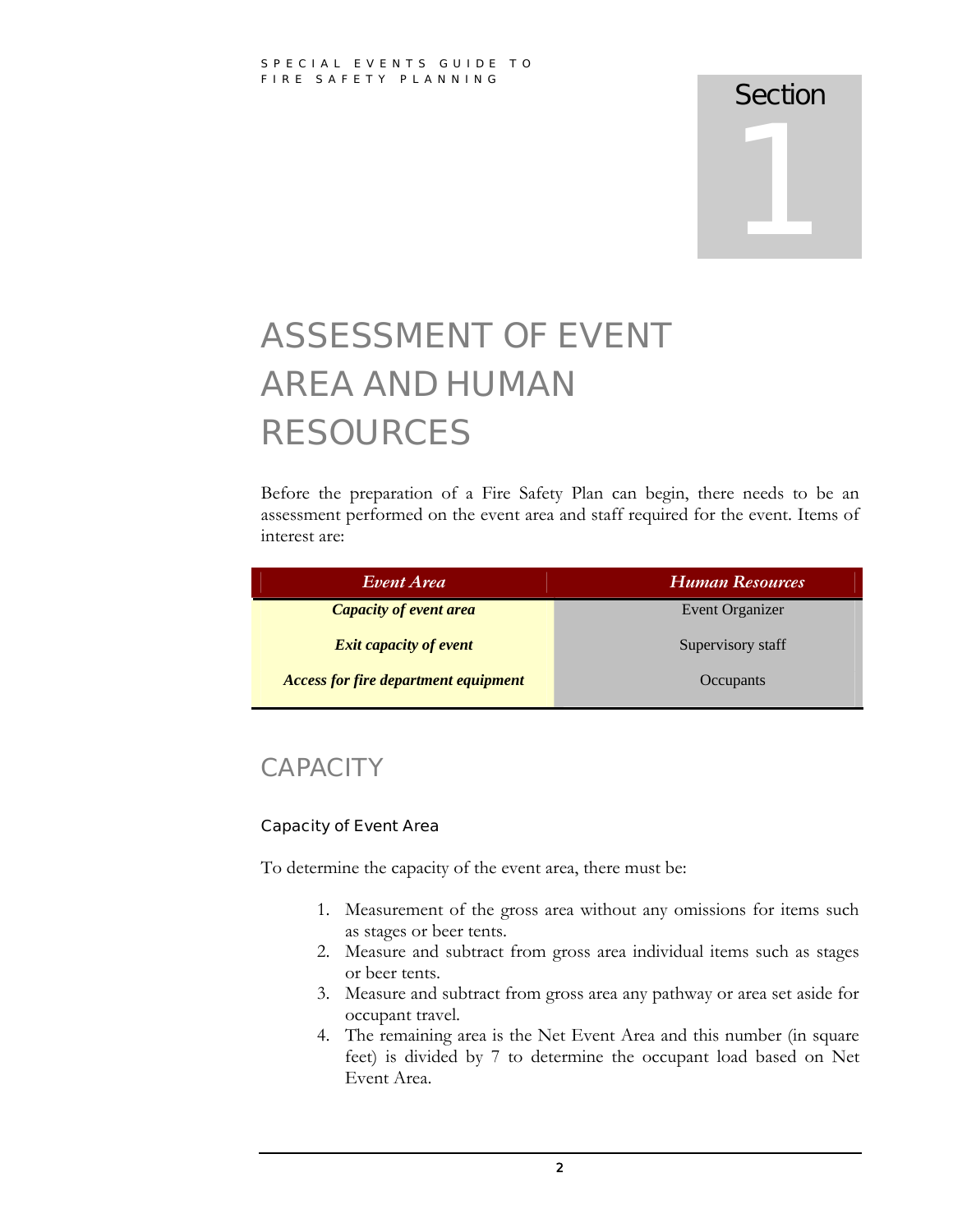### HUMAN RESOURCES

Trained supervisory staff can be of great value in directing and assisting the orderly movement of people in the event of a fire or emergency, and performing fire control until the fire department arrives.

Evacuation procedures relying heavily on supervisory staff are complex, in that such staff require continued training, frequent drilling, and must be continuously on the premises in order to fulfill their responsibilities during an emergency. Based on these facts, the evacuation objective outlined is met simply and realistically with evacuation control personnel and the involvement of the event organizer in evacuation control.

### REVIEW OF STAFF AND/OR SECURITY



### Event Organizer

The event organizer (or person-in-charge during event) is responsible for the coordination of personnel for the event. The first decision of the event organizer is to either:

- **Personally hire all staff for the event and ensure they are properly** trained, or
- Contract a private security company to provide the necessary trained personnel requirements.

#### **Note:**

If the event organizer decides to contract a security company for the event, the organizer must still ensure all their personnel are properly trained.

  *Located in Appendix A is a template "Special Event Security Certification", that will be required to be completed by the Special Events Advisory (Organizing) Committee. At any time, the Committee may be asked to produce a completed copy of this form prior to, during and/or after a Special Event.*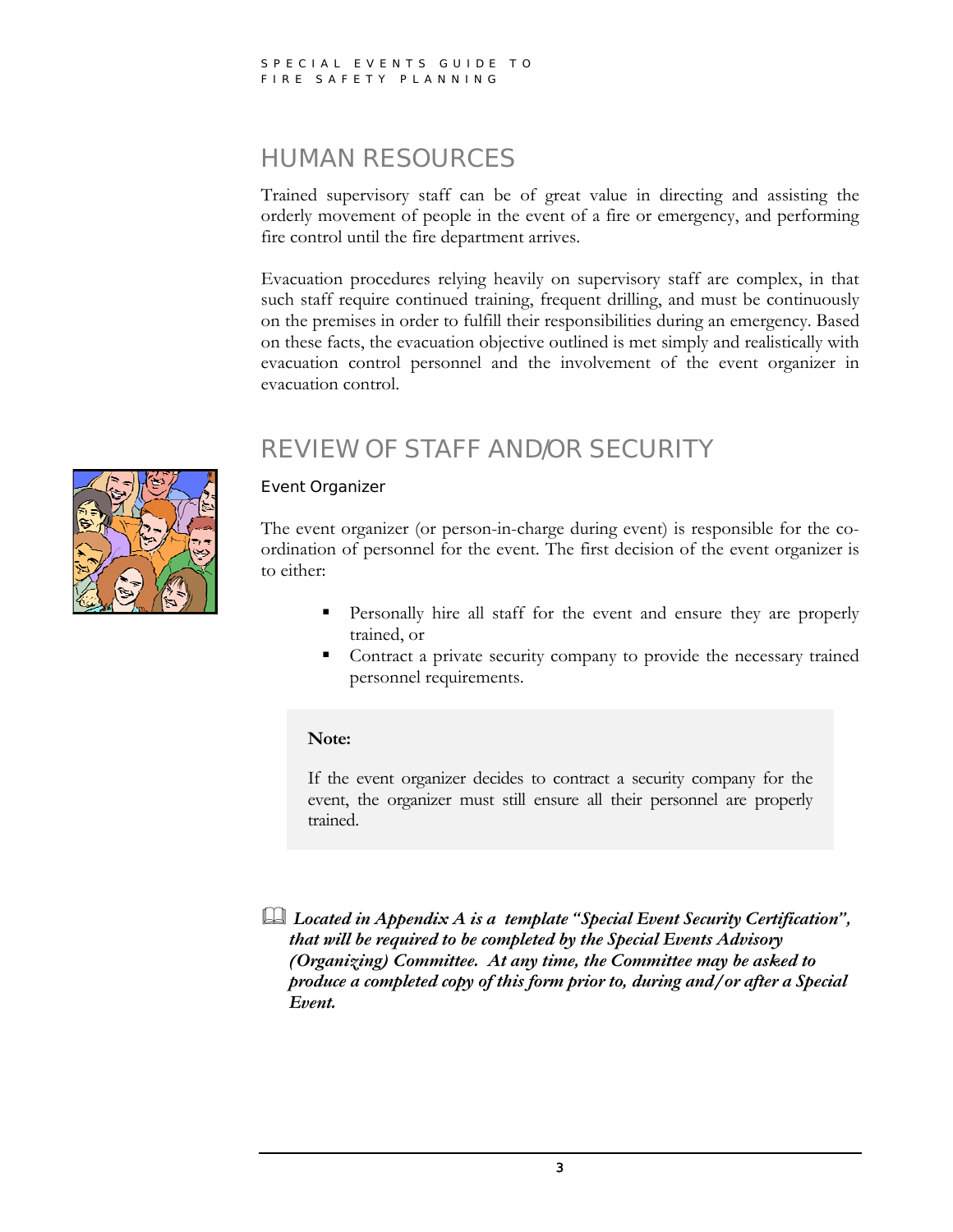#### Event Security/Crowd Managers

As stated in the NFPA 101 Life Safety Codes, under subsection 13.7.5 'Crowd Managers':

'In assembly occupancies having occupant loads exceeding 1000, there shall be trained crowd managers or crowd supervisors at a ratio of one crowd manager/supervisor for every 250 occupants. The crowd manager shall receive approved training in crowd management techniques.'

Event Security/Crowd Managers' responsibilities and training are arranged by the Event Organizer. It is very important that all Event Security are well trained and knowledgeable of all their responsibilities in order for the fire safety plan to be effective.

### RESPONSIBILITIES AND DUTIES

### Event Organizer

The event organizer has the responsibility of the organization of the full event. In terms of the fire safety plan the following must be adhered to unless otherwise indicated by the SEC (Special Events Committee):

- The creation of a contact list, with the order of contact well defined, to be provided to all event employees.
- To ensure all employees know the proper evacuation procedures in place.
- Issuing equipment necessary for the successful performance of the Fire Safety Plan.
- Recording information on the following **(Template in Appendix B)**:
	- $\checkmark$  Fire incidents
	- $\checkmark$  False alarms
- Resolving any fire hazards which are reported by occupants, staff or the fire department.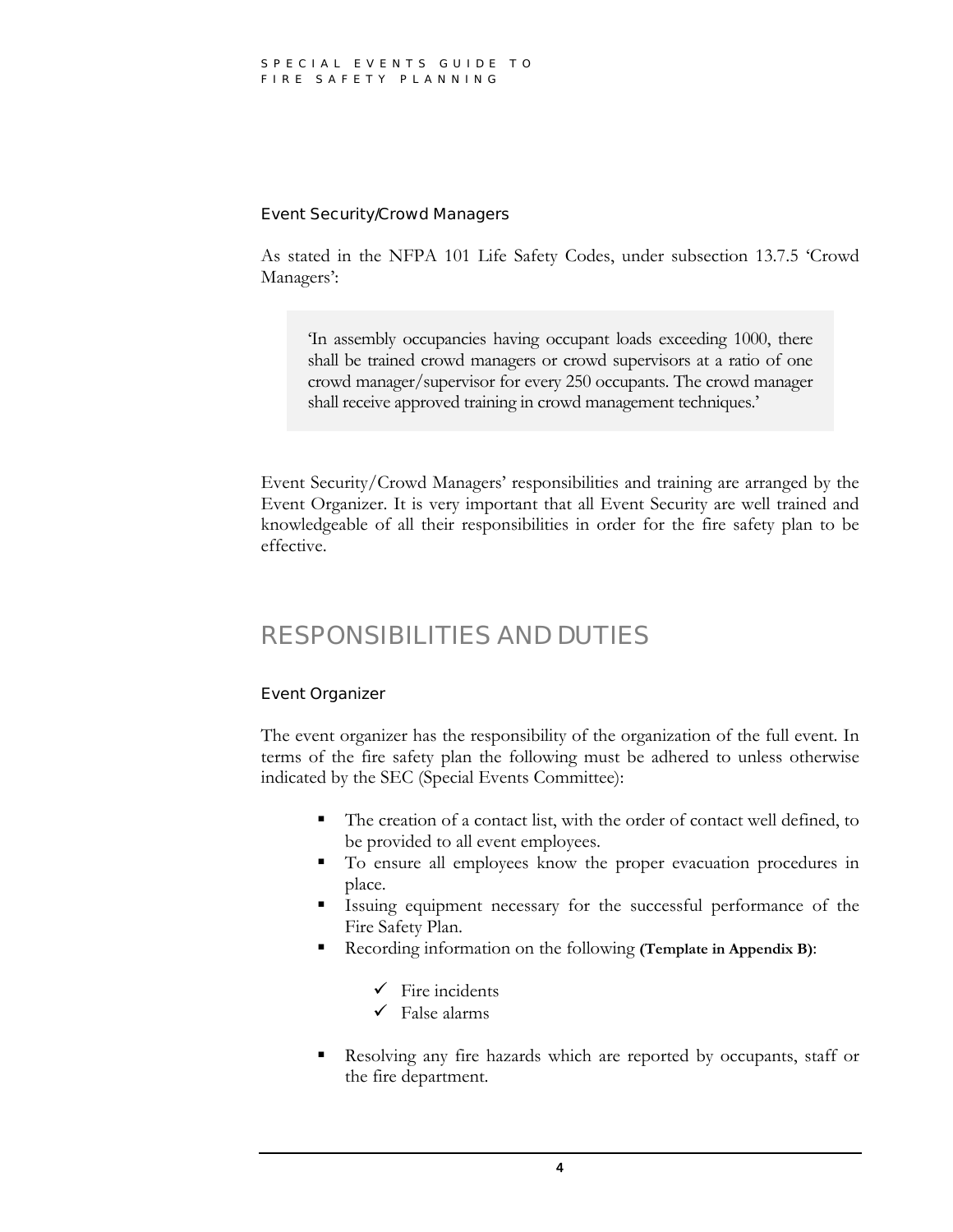#### Event Security/Crowd Managers

Event Security/Crowd Managers will check the event area for:

- Dangerous ignition sources (i.e. worn electrical cords, oily rags, overheating equipment).
- Ensure posted exit and directional signs are in place for visual reference.
- Ensure exit routes remain unobstructed.
- All fire hazards that are discovered must be reported to the Event Organizer immediately.

The duties of the Event Security/Crowd Managers during an emergency evacuation are:

- To be familiar with and to act in accordance with all the provisions of the emergency procedures.
- Supervise the orderly evacuation of his/her area to the outside of the event area.
- Report to the Fire Safety Manager whether his/her area is evacuated.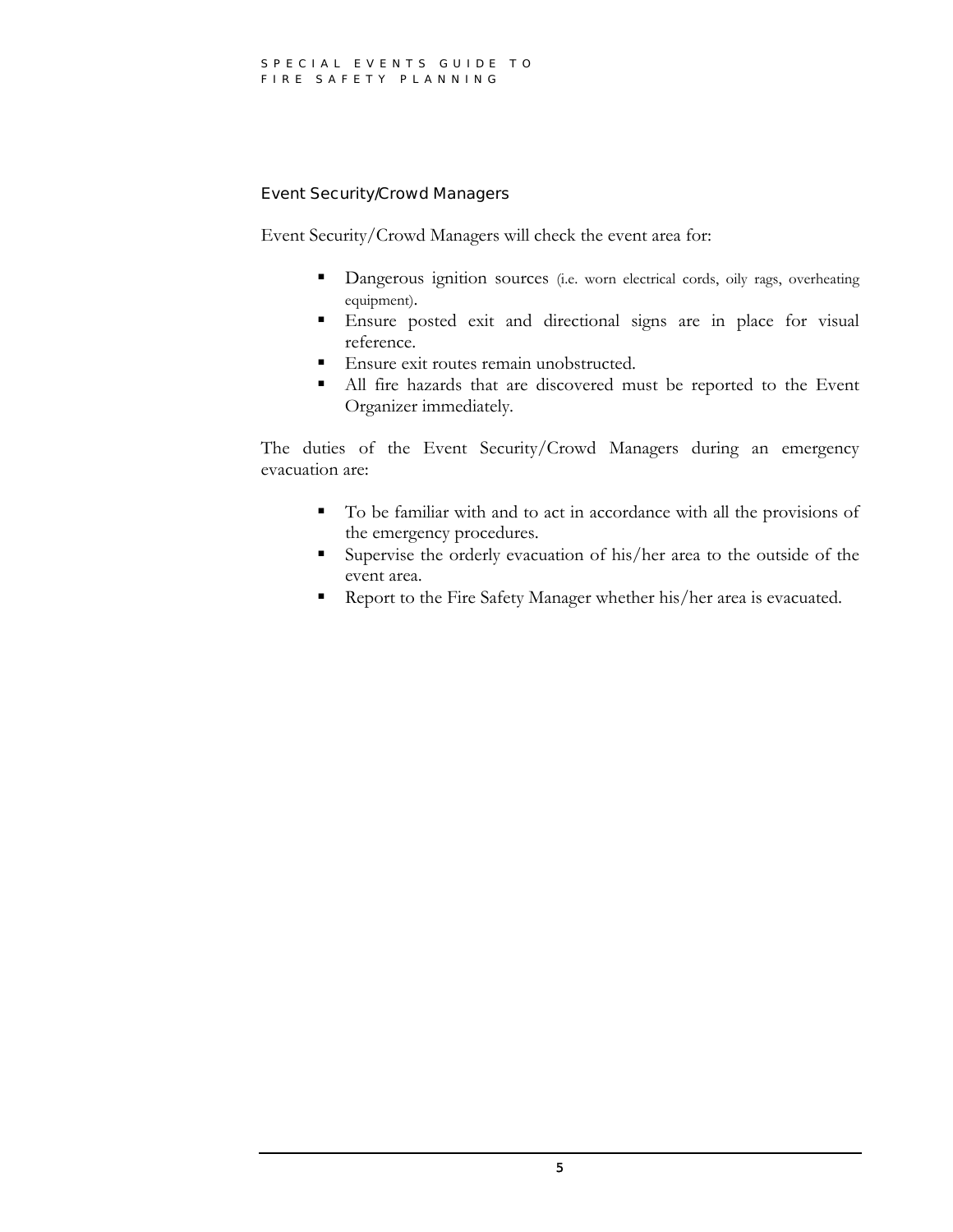### CLUBS AND LOUNGES WITHIN EVENT AREA

*Trained supervisory staff is essential in directing and assisting the orderly movement of people in the event of a fire, and performing fire control until the fire department arrives.* 

f an event is located in an area that also contains clubs or lounges that are to I be part of the event, there are additional requirements.

To ensure safe evacuation of the event area and clubs or lounges within the event area there needs to be cooperation between event staff and bar staff. This cooperation is more easily handled if the Event Organizer takes charge and all clubs and lounges deal with this situation in their own fire safety plan. Some key issues that need to be addressed are:

### Emergency Vehicle Access

If an emergency vehicle needs access to the event area, the following procedure should be followed:

- Exit fencing is to be removed for emergency vehicle access.
- Clearance of the required location for vehicles from occupant congestion.
- Event Security will escort the vehicle with security on all sides of the vehicle to protect unaware occupants.

### Exiting of Occupants

If a club within the event area has an exit that is not located on the same street as the event, then theses exits should be used to avoid congestion within the event area.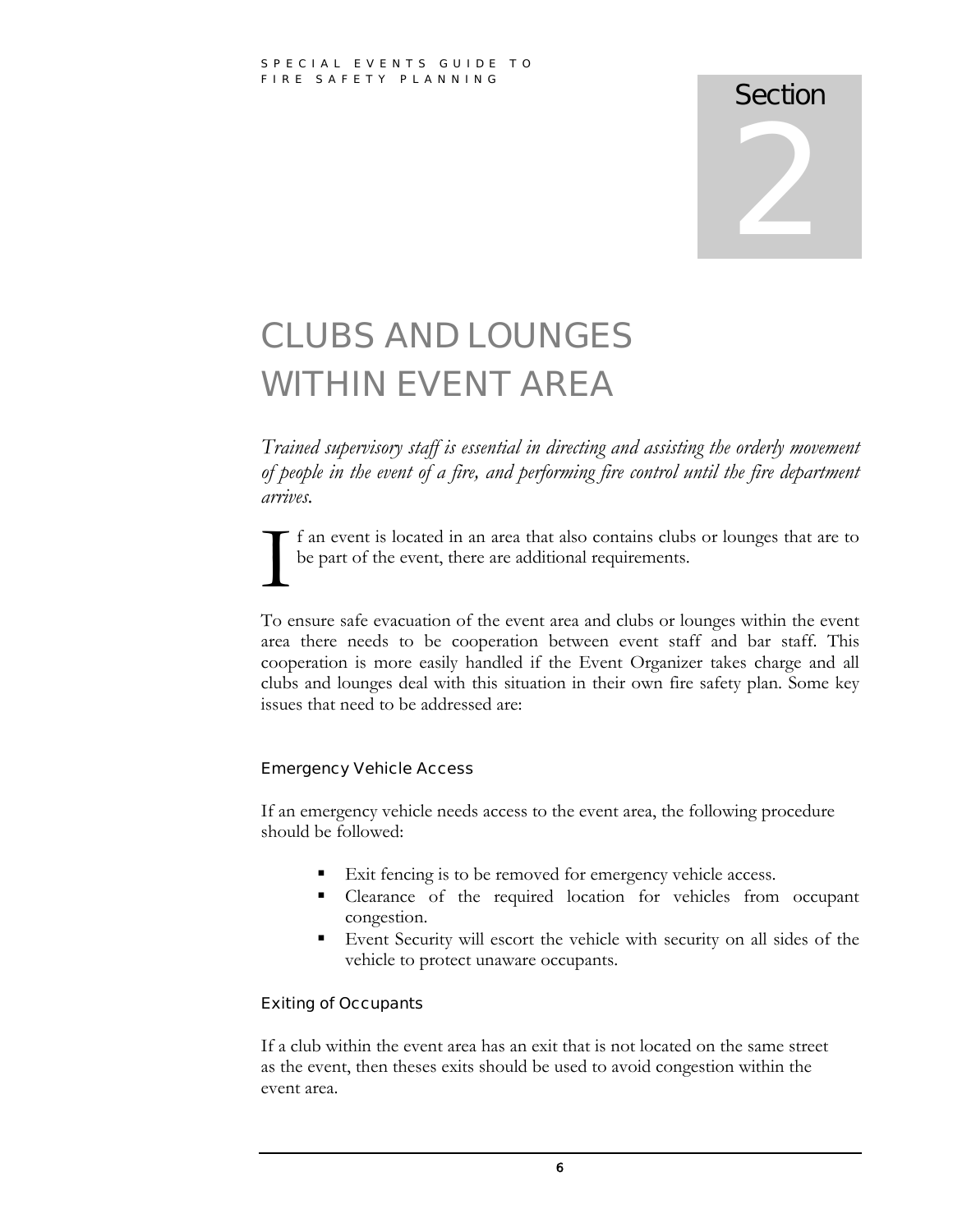### **Capacities**

During an event all bars must still follow the capacity requirements specific to their own establishment.

If an emergency situation arises in a club during an event the following will apply:

- Bar staff will contact the Event Organizer to inform him/her of the situation.
- **Event Organizer coordinates with Event Security to:** 
	- 1. Clear area outside club from any congestion.
	- 2. Prepare for potential event evacuation.
	- 3. Prepare for emergency response vehicles.
- Bar staff to implement emergency evacuation procedures.

If an emergency situation arises that require evacuation of both the event area and clubs, then the above procedure for clubs as well as the procedure for evacuation of the street (discussed later) is set in motion.

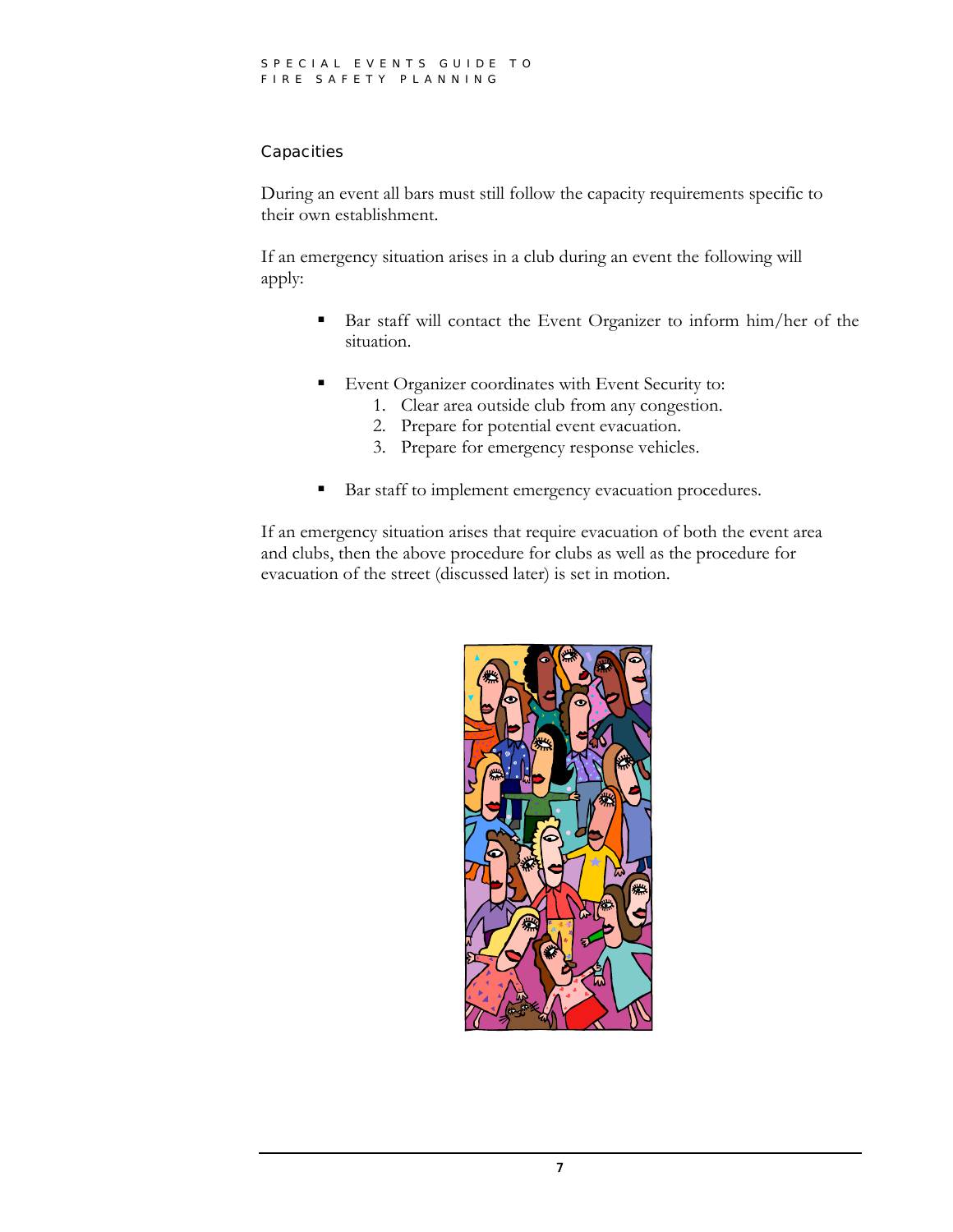### PROCEDURES DURING AN EVENT

*Emergencies can occur at any time without warning. Being physically and psychologically prepared to handle unexpected emergencies is an individual as well as an organizational responsibility.* 

### BEFORE THE EVENT

Before an event is to begin the following procedures shall be adhered to:

- A head count of the number of occupants in bars before gates open to account for them in the overall capacity.
- A test run of the recommended communication system (discussed later) one half hour before gates open.
- Clearly identifiable Event Security/Crowd Managers patrolling the event area, ready to assist occupants of the event in any way.

### **Note:**

The test run of the communication system requires all clubs and lounges to confirm the page was received. **If confirmation is not received, your establishment will be visited by a representative of the fire department.** 

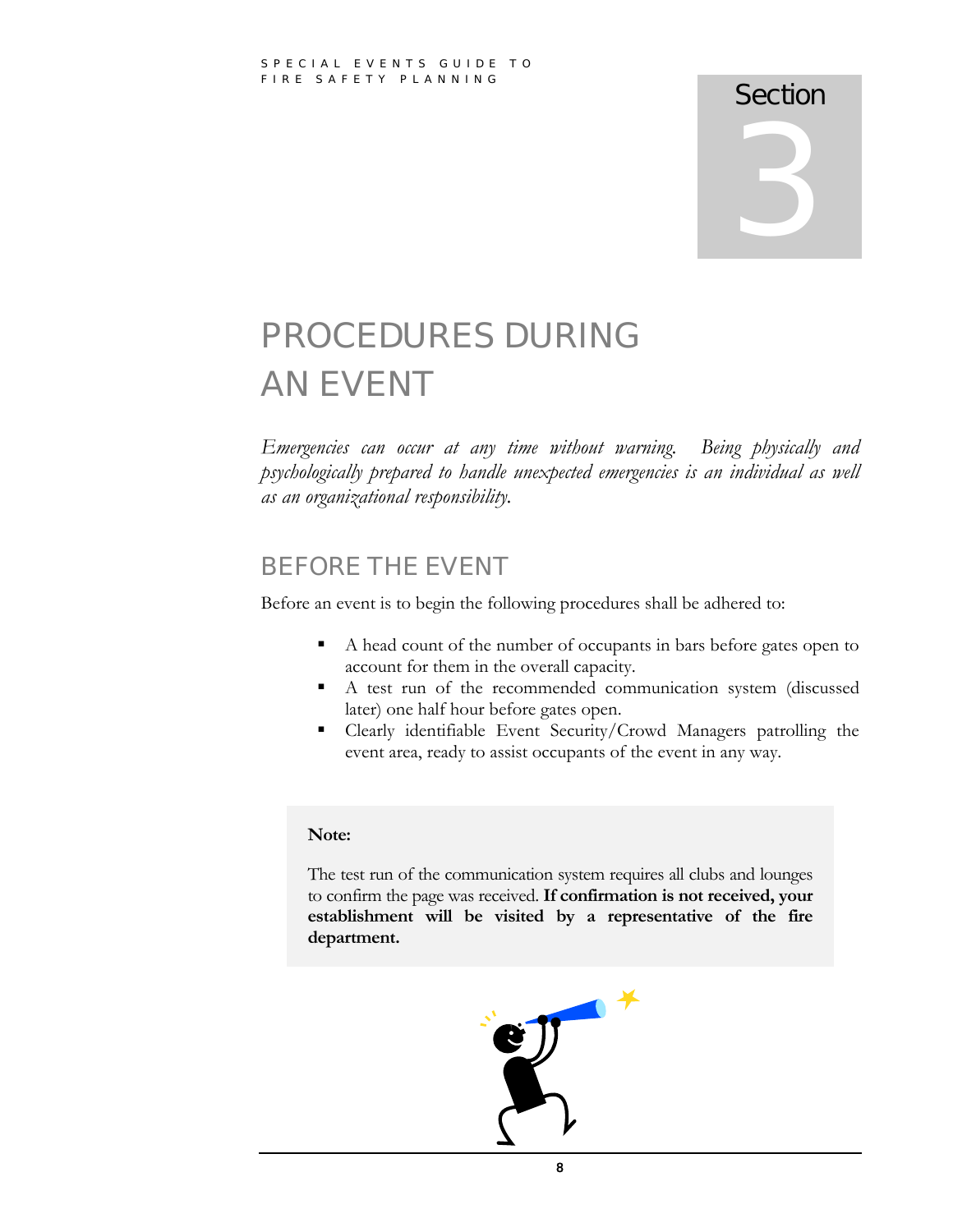### DURING THE EVENT

### **Safety Identification During Event**

During an event the following procedures and measures should be adhered to:

- Before and between stage acts, someone on stage will address the crowd about:
	- 1. The location of all emergency exits, and
	- 2. All drinks that are consumed within the event area must be in plastic cups.
- Posting of brightly visible exit and directional signs.

### Ticket Procedures



The following procedures for tickets should be followed during an event:

- Once entering the event, the ticket stub should be passed back to the occupant and their hand should be stamped with a special unique stamp for the event.
- People leaving the event should also be warned that they must line up to get back in the event and they have to show their ticket stub and stamped hand to gain admittance.
- Once ticket sales begin to reach the maximum capacity determined by the authority having jurisdiction, admittance to the event will be based on one person entering for every person leaving.
- If capacity is reached as mentioned above, Event Security will have waiting occupants form a line outside the main gate, ensuring that the line will not interfere with traffic or the egress of other occupants.

### Emergency Vehicle Access

If an emergency vehicle needs access to any part of the Event Area the following procedure shall be followed:

- Exit fencing is to be removed for emergency vehicle access.
- Clearance of the required location for vehicles from occupant congestion.
- Event Security will escort the vehicle with security on all sides of the vehicle to protect unaware occupants.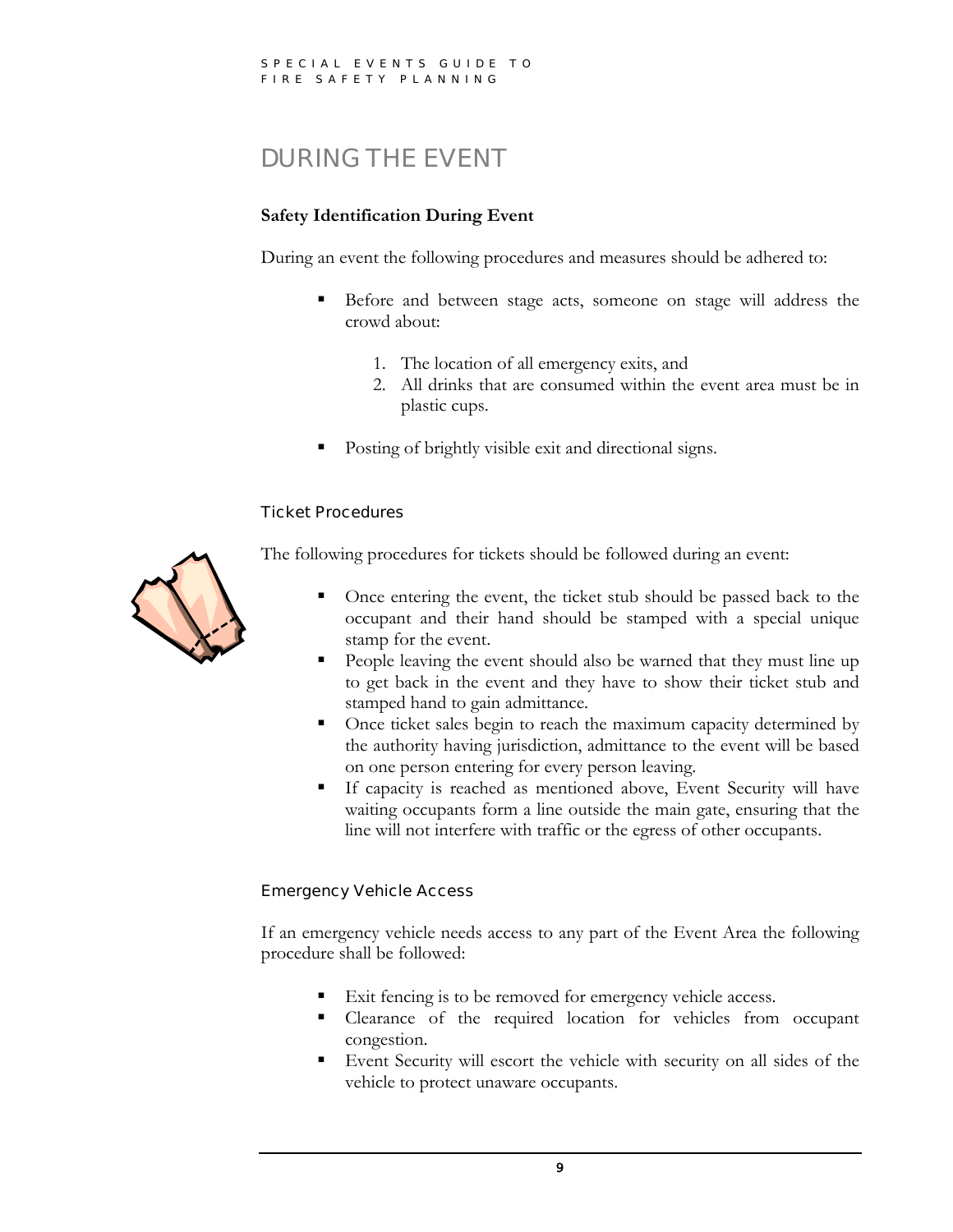### Full Event Evacuation

In the event there is a need to fully evacuate the Event Area the following procedures shall be adhered to:

- Music will be stopped and a designated person, by microphone, will calmly direct occupants to leave the event.
- All main exits will be open to full capacity to prevent any congestion at the exits.
- Any secondary exits will have barriers removed to accommodate for the flow of occupants.
- Event Security roaming the perimeter will direct occupants to the nearest exit.
- Event Security will also be placed at all exits ensuring no congestion of people.

#### **Note:**

The SEAC should have a megaphone as a backup in the event of a power outage.

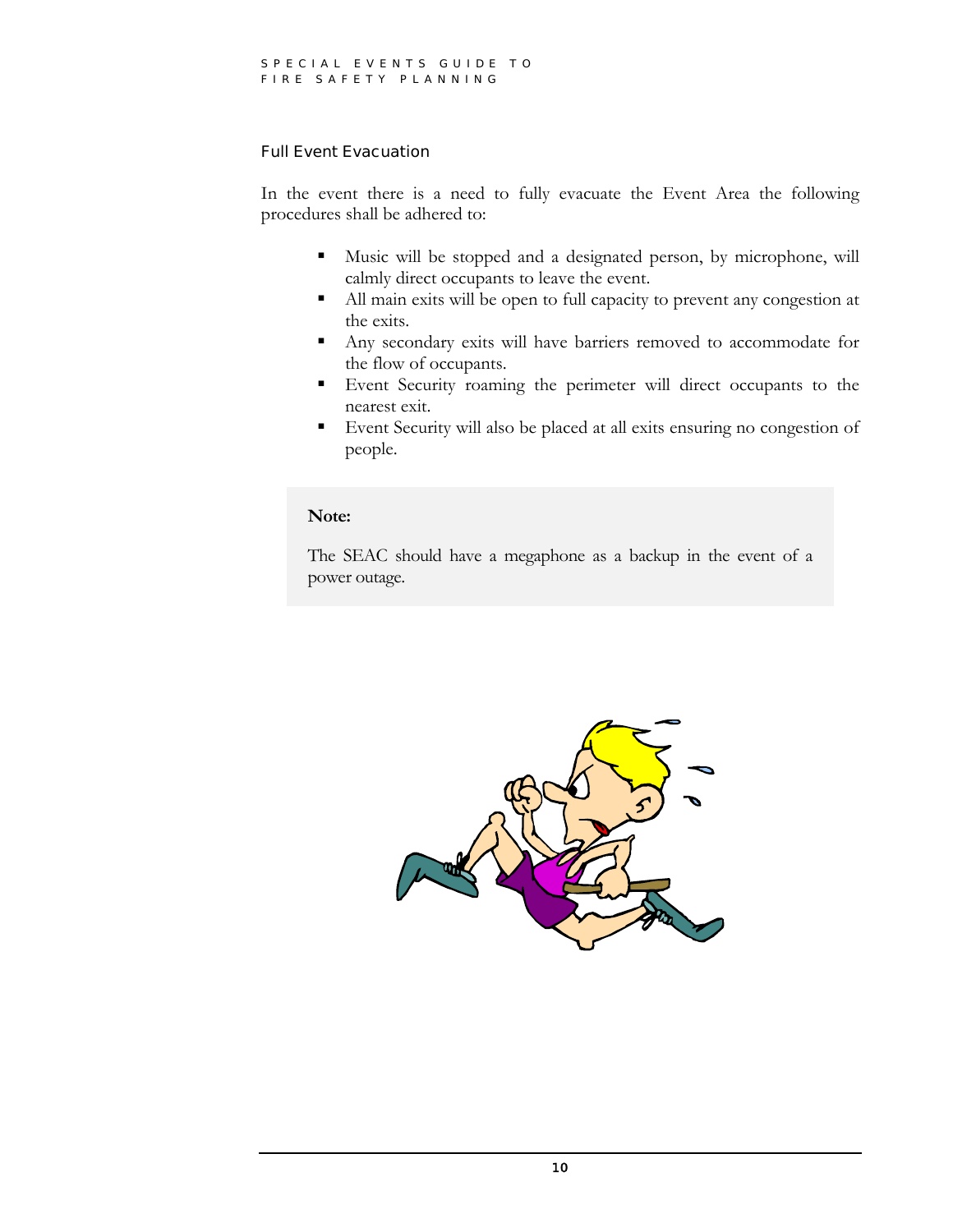### **COMMUNICATION** REQUIREMENTS

*Are you prepared in the event of a fire? There are no second chances, therefore instead of guessing what to do, know what to do.* 

### SPECIAL EVENTS WITH CLUBS OR LOUNGES WITHIN EVENT AREA

Large scale events involving clubs and lounges contained within the event area is a unique situation and therefore requires a more detailed communication system in the event of an evacuation.



### **Responsibility**

The communication requirements during special events need a central body to coordinate and distribute the hardware needed for all establishments. Since there is the possibility of frequent ownership turnover in the nightclub business, it is recommended that the Special Events Advisory Committee (SEAC), in consultation with a SJRFD representative, take charge of the implementation of this system.

### Purpose

During large scale events there is a need for all nightclubs or lounges located within the event area to have the capability to communicate the occurrence of an emergency to other establishments and crowd managers located on the street. This capability has the potential to help in the controlled evacuation of occupants and staff in a safe and orderly way by giving staff of all clubs important notification of an incident. An acceptable communication system is a pager based system as described below.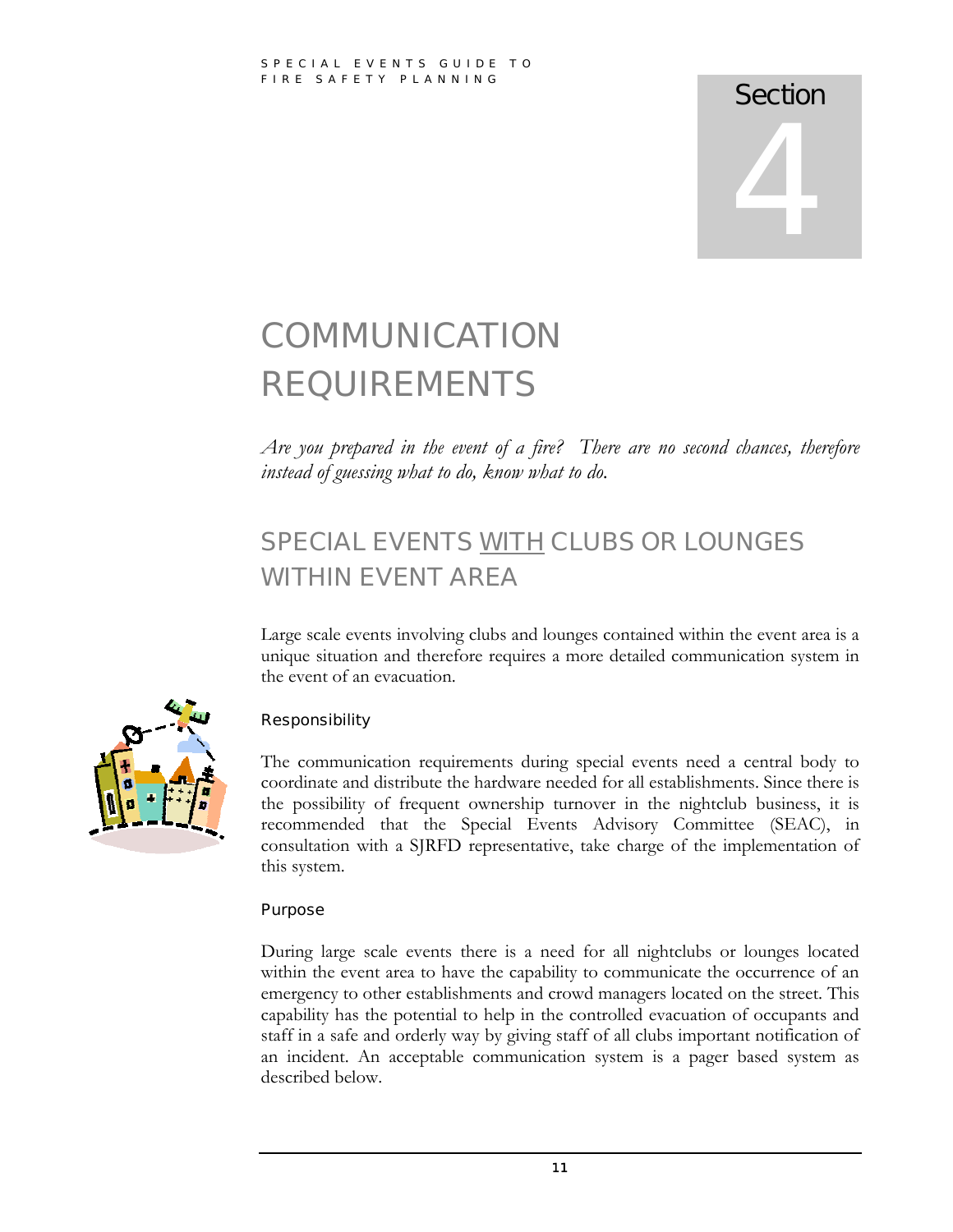### Communication Notification System



A designated staff member at each club and/or lounge will carry an alphanumeric pager. In the event of an emergency and/or evacuation of the street, the pager will vibrate and a message will appear on the pager, indicating the location of the incident. This provides early notification to each club and lounge so that the staff designate is aware of the potential for evacuating its' patrons through exits away from the location of the incident.

It is important that the designated staff member have:

- An understanding of how the pager system works in terms of testing procedures and responding to a page;
- A thorough understanding of the evacuation plan developed for his/her specific location;
- An understanding of what exits should be used based on whether the incident is on the east or west side of the street;
- The ability to execute an evacuation or react under pressure and within a timely manner.

### How Paging System Works

- All pagers will be set up to respond simultaneously to one phone number.
- For security reasons there will be an access code to enter to gain entry to the pager network.
- This phone number and access code is only known by Emergency Dispatch (i.e: 9-1-1 or local emergency phone number).
- Once an emergency call is received by Emergency Dispatch, they will respond by calling the pagers and entering a code that will send a text message to all pagers.
- The message will indicate the location of the incident (ie. Fire at "Murphy's Pub", please wait for further instructions from Emergency Responders on scene or through this paging system).
- If required, each club will evacuate based on the location of the incident and by its own evacuation plan.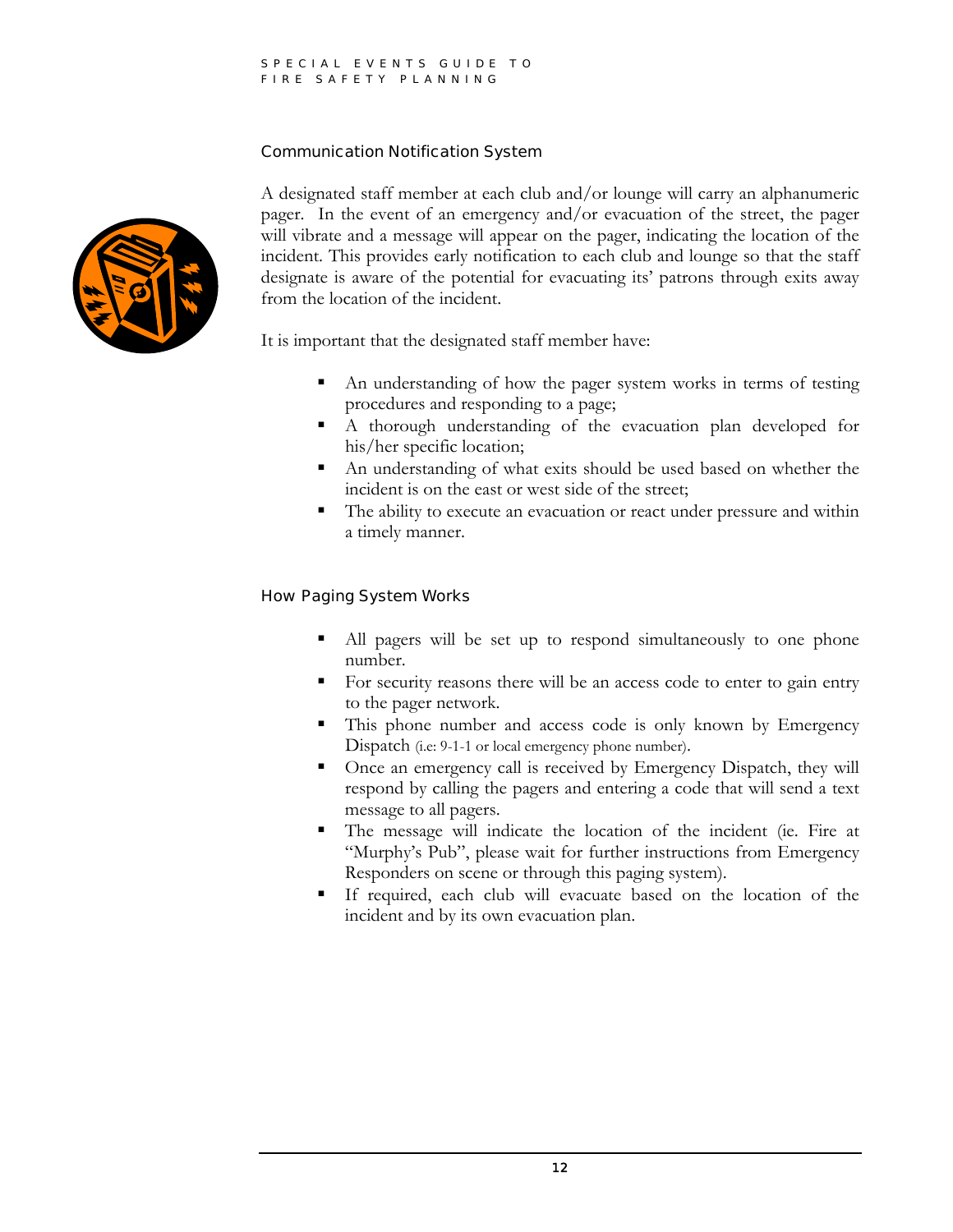### Test Procedure

Before the start of any Special Event, a test procedure will be conducted by the Emergency Dispatch to ensure all pagers are in working order.

- At a minimum of 30 minutes before the doors open at a special event the paging system must be set on vibrate and set off with a test code to ensure all clubs confirm the system is fully functional.
- Once the page is received, the staff designate at each club shall contact the Emergency Dispatch by calling 722-1234 to confirm that he/she has received the test page.
- If a confirmation call has not been received, the club will be contacted through the Organizing Committee ("Promoter") to confirm whether the page was received. If the pager is not working, an alternate pager will be requested.

### SPECIAL EVENTS WITHOUT CLUBS OR LOUNGES WITHIN EVENT AREA



### Responsibility

The communication requirements during special events need a central body to coordinate and distribute the hardware needed for all security staff. It is recommended that the Committee designated for the organization of the event take charge of the implementation of this system.

### Purpose

During large scale events there is a need for all Event Staff/Crowd Managers located within the event area to have the capability to communicate the occurrence of an emergency to other Event Staff/Crowd Managers located within the event area. This capability has the potential to help in the controlled evacuation of occupants and staff in a safe and orderly way by giving staff important evacuation information. The communication system implemented is at the discretion of the Special Events Advisory Committee (SEAC) (ie. pagers, radios, etc.), and should be detailed within its Safety Management Plan.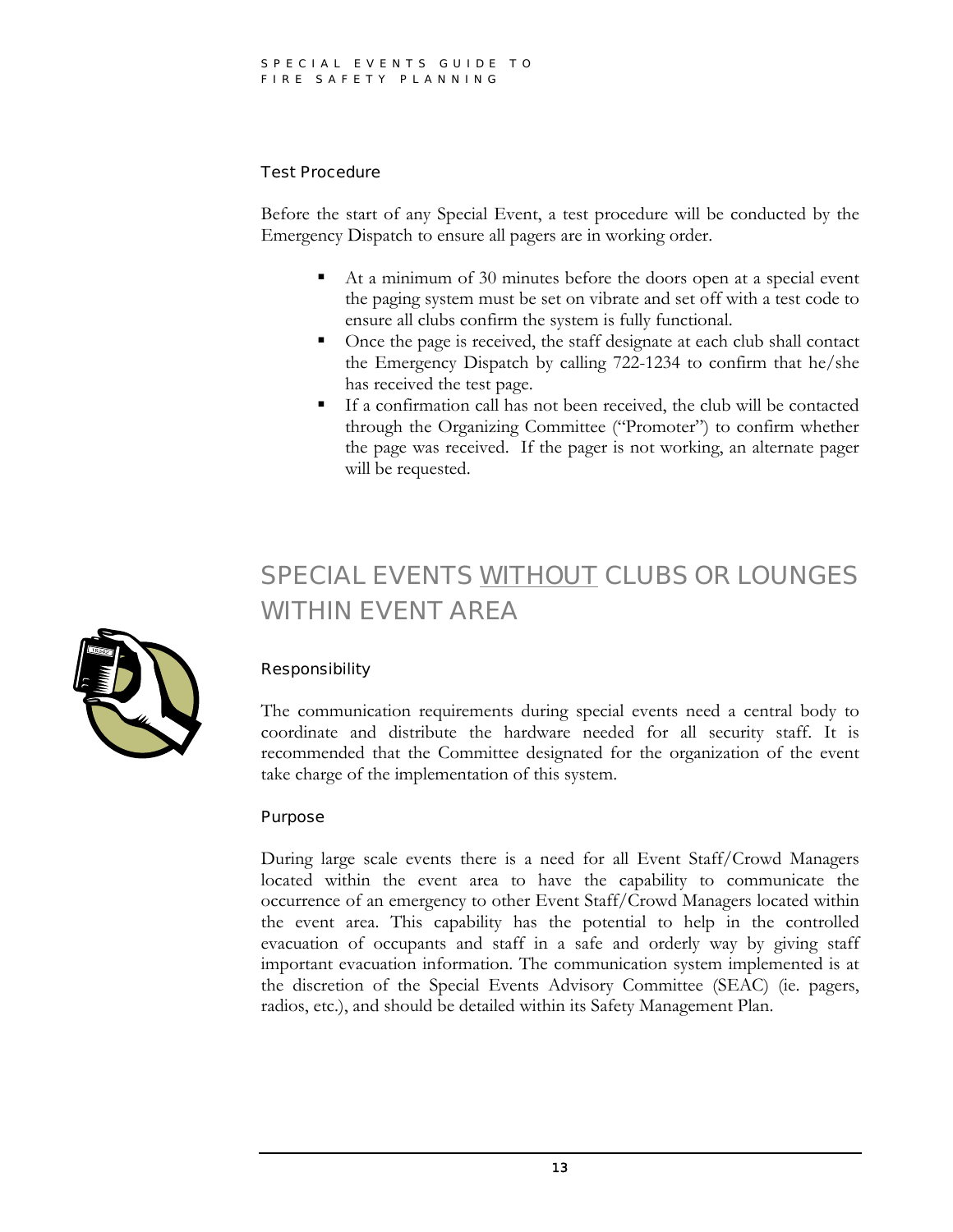**APPENDIX A** 

### **SPECIAL EVENT SECURITY CERTIFICATION TEMPLATE**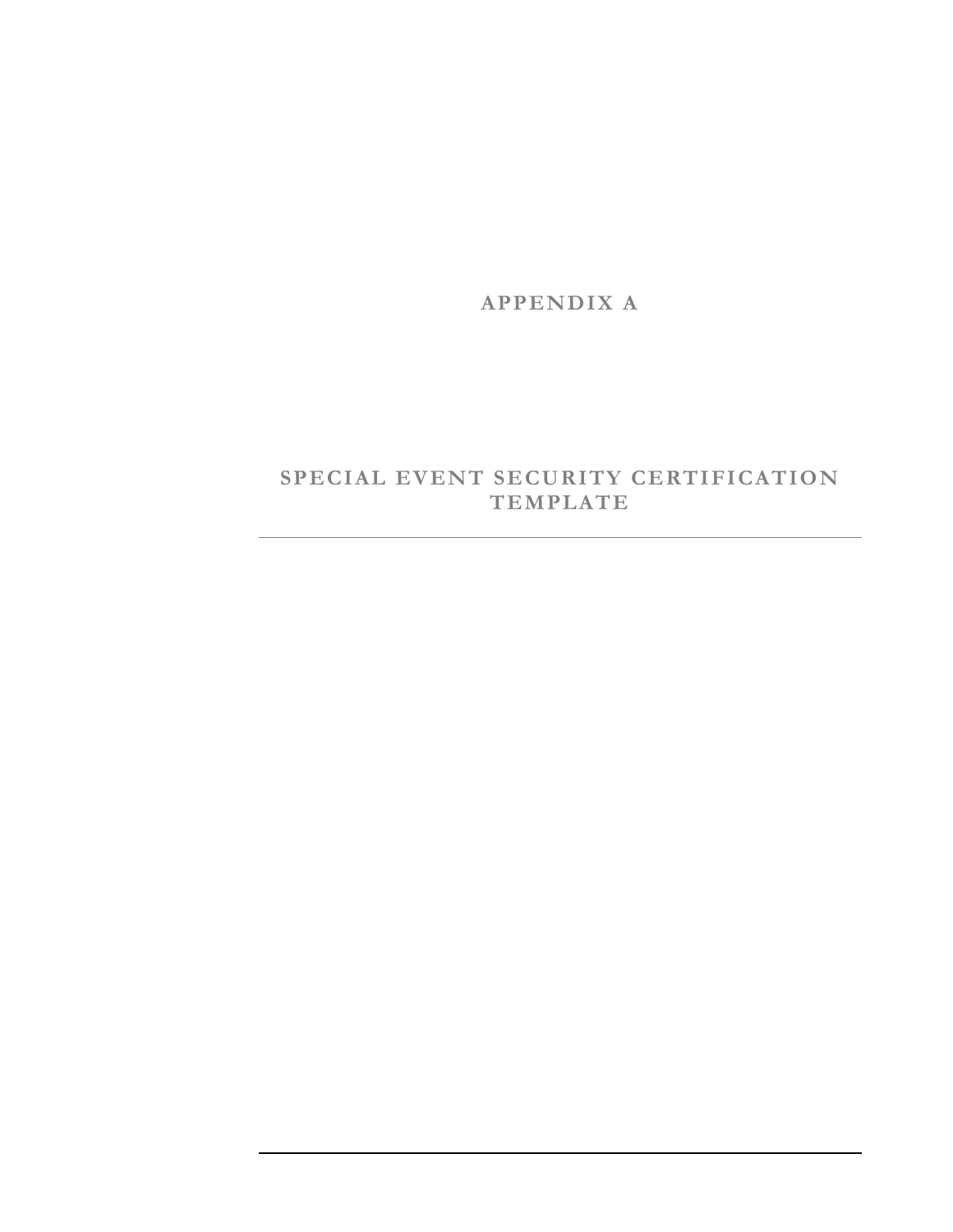| <b>SPECIAL EVENT SECURITY CERTIFICATION</b> |  |  |  |  |
|---------------------------------------------|--|--|--|--|
| <b>EVENT NAME</b>                           |  |  |  |  |
| <b>LOCATION</b>                             |  |  |  |  |
| <b>ORGANIZING COMMITTEE</b>                 |  |  |  |  |

**All Special Event Security/Crowd Managers are required to have a Door Attendant Certification when hired for Special Events. The Special Event Organizing Committee will be required to produce a completed copy of this form to the George Street Special Events Committee prior to the event.**

| <b>STAFF NAME</b> | <b>DOOR ATTENDANT CERTIFICATION #</b> | DATE OF ISSUE |
|-------------------|---------------------------------------|---------------|
|                   |                                       |               |
|                   |                                       |               |
|                   |                                       |               |
|                   |                                       |               |
|                   |                                       |               |
|                   |                                       |               |
|                   |                                       |               |
|                   |                                       |               |
|                   |                                       |               |
|                   |                                       |               |
|                   |                                       |               |
|                   |                                       |               |
|                   |                                       |               |
|                   |                                       |               |
|                   |                                       |               |
|                   |                                       |               |
|                   |                                       |               |
|                   |                                       |               |
|                   |                                       |               |
|                   |                                       |               |
|                   |                                       |               |
|                   |                                       |               |
|                   |                                       |               |
|                   |                                       |               |
|                   |                                       |               |
|                   |                                       |               |
|                   |                                       |               |
|                   |                                       |               |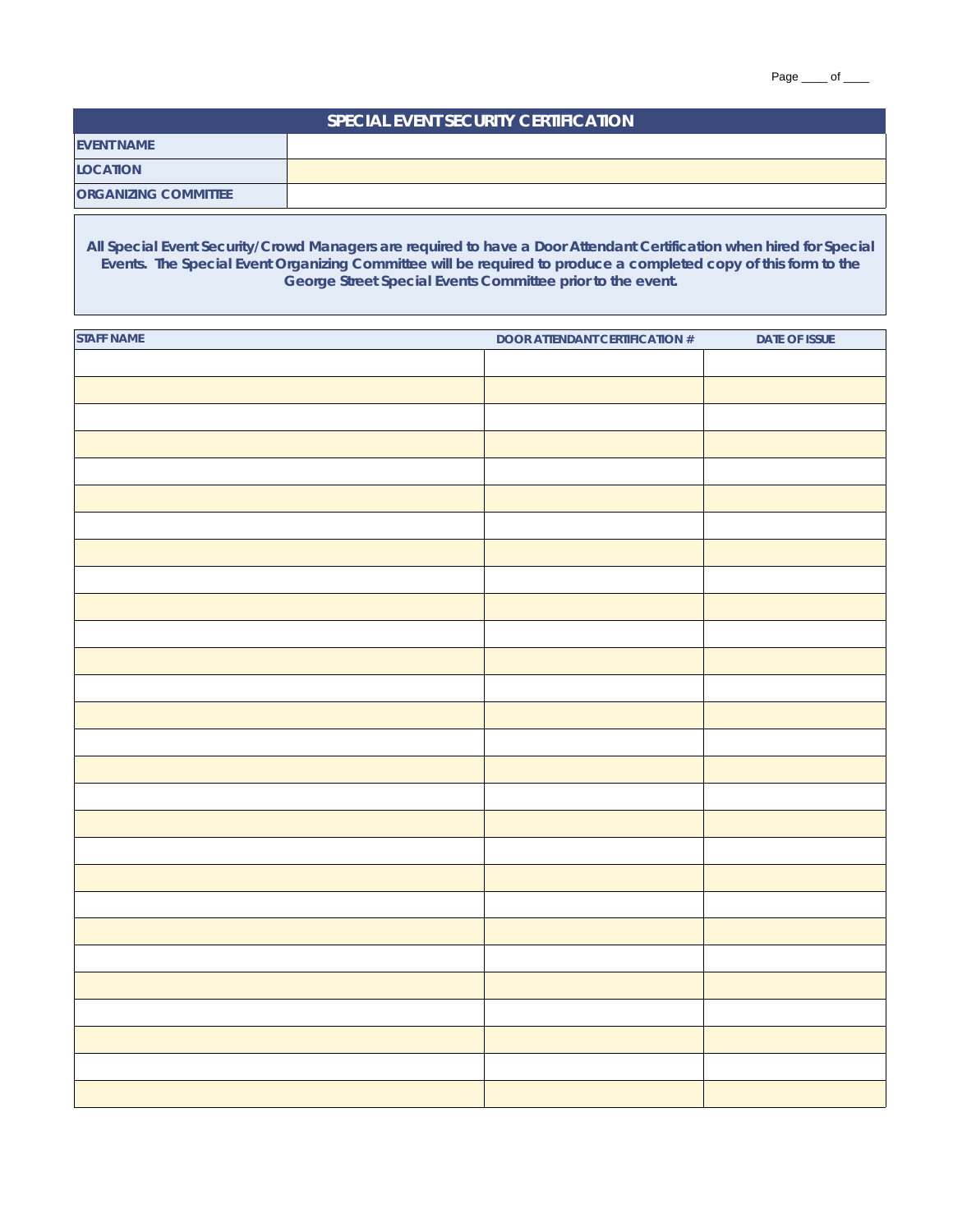**APPENDIX B** 

### **FIRE DRILL AND/OR INCIDENT REPORTING TEMPLATE**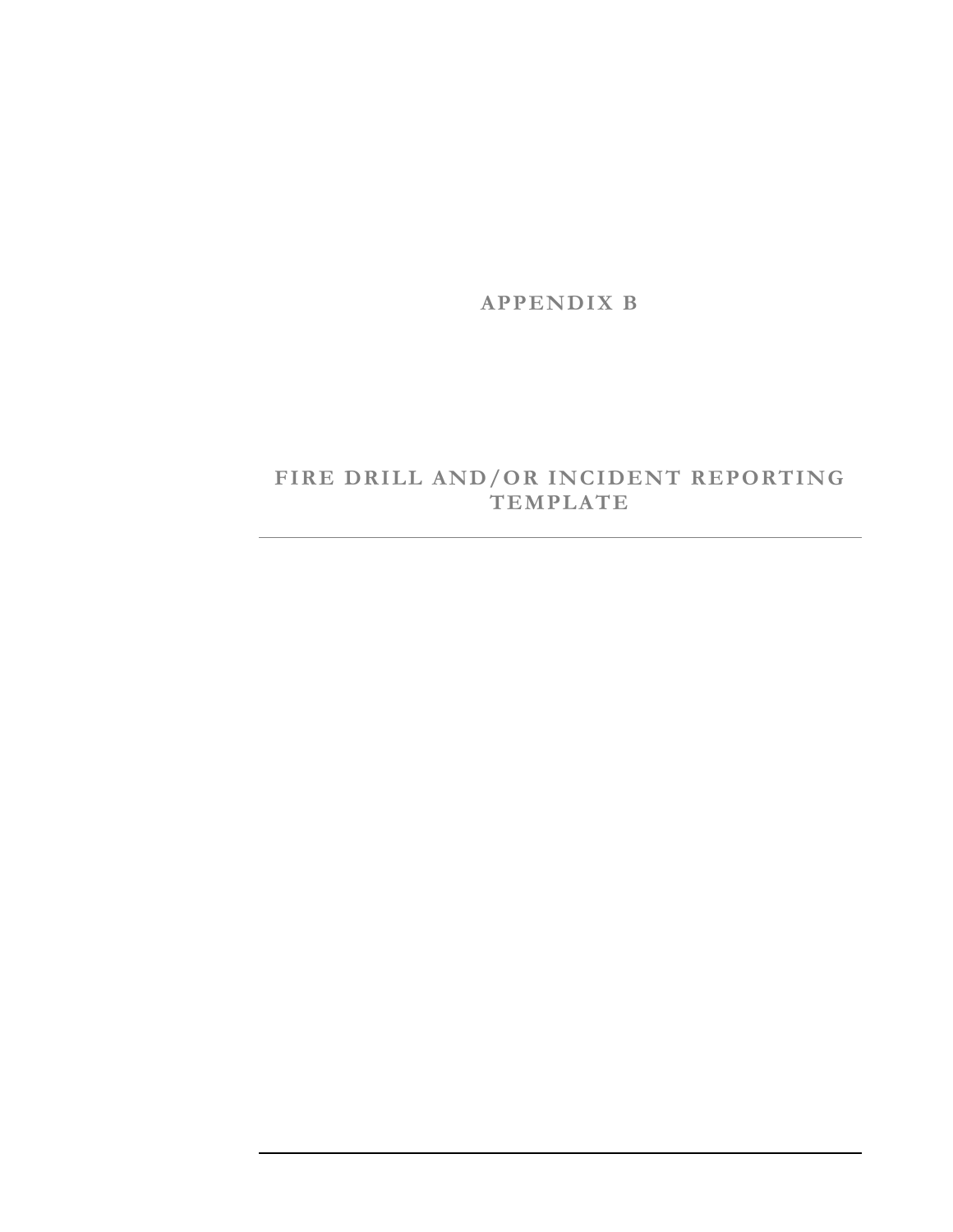| Location:<br>Date:<br>Time:                                                                                                                                                                      |            |           |  |  |  |
|--------------------------------------------------------------------------------------------------------------------------------------------------------------------------------------------------|------------|-----------|--|--|--|
| <b>Instructions:</b>                                                                                                                                                                             |            |           |  |  |  |
| Each manager or supervisior is responsible for monitoring employee responses and assessing building features during every fire drill<br>and at any time the fire alarm audible signal activates. |            |           |  |  |  |
| <b>Section 1</b><br>Assessment of persons discovering / responding to fire                                                                                                                       |            |           |  |  |  |
| Describe fire drill scenario, fire incident or fire alarm occurrence (false alarm, accidental triggering etc):                                                                                   |            |           |  |  |  |
|                                                                                                                                                                                                  |            |           |  |  |  |
|                                                                                                                                                                                                  |            |           |  |  |  |
|                                                                                                                                                                                                  |            |           |  |  |  |
|                                                                                                                                                                                                  | Yes        | No        |  |  |  |
| Simulated or actual activities?                                                                                                                                                                  |            |           |  |  |  |
| Were people in immediate danger evacuated?                                                                                                                                                       |            |           |  |  |  |
| Zone of origin evacuated?                                                                                                                                                                        |            |           |  |  |  |
| Were doors closed and latched to confine the fire and reduce smoke spread?                                                                                                                       |            |           |  |  |  |
| Was the fire alarm manually activated (if the scenario required this action)?                                                                                                                    |            |           |  |  |  |
| Was the fire department called or notified as required by procedures?                                                                                                                            |            |           |  |  |  |
| Was an attempt made to extinguish the fire?                                                                                                                                                      |            |           |  |  |  |
| Was attempt appropriate?                                                                                                                                                                         |            |           |  |  |  |
| Did sufficient staff respond and evacuate endangered occupants in an organized and timely manner?                                                                                                |            |           |  |  |  |
| Was scene supervision appropriate?                                                                                                                                                               |            |           |  |  |  |
| Were instructions clear?                                                                                                                                                                         |            |           |  |  |  |
| Comments/observations/recommendations on emergency responses:                                                                                                                                    |            |           |  |  |  |
|                                                                                                                                                                                                  |            |           |  |  |  |
|                                                                                                                                                                                                  |            |           |  |  |  |
|                                                                                                                                                                                                  |            |           |  |  |  |
| Assessment of specialized Supervisory Staff responses<br>Was the fire department notified by phone promptly and correctly?                                                                       | Yes        | <b>No</b> |  |  |  |
| Were verbal instructions correct and clearly stated over the voice communication system (if applicable)?                                                                                         |            |           |  |  |  |
| Did designated staff respond correctly to provide fire department assistance and access?                                                                                                         |            |           |  |  |  |
| If "No" was answered for question(s) above, provide comments/observations/recommendations:                                                                                                       |            |           |  |  |  |
|                                                                                                                                                                                                  |            |           |  |  |  |
|                                                                                                                                                                                                  |            |           |  |  |  |
| <b>Section 2</b><br>Did the following features operate properly in your area?                                                                                                                    | <b>Yes</b> | No        |  |  |  |
| A) fire alarm pull station (where applicable) and audible fire alarm devices                                                                                                                     |            |           |  |  |  |
| B) voice communication system (voice messages were audible, where applicable)                                                                                                                    |            |           |  |  |  |
| C) self-closing doors closed and latched upon fire alarm system activation                                                                                                                       |            |           |  |  |  |
| D) fire hose stations, fire extinguishers and/or sprinklers (where applicable)                                                                                                                   |            |           |  |  |  |
| <b>Section 3</b><br>Did employees respond properly upon hearing the fire alarm signal and voice                                                                                                  |            |           |  |  |  |
| communication instructions?                                                                                                                                                                      | <b>Yes</b> | No        |  |  |  |
| A) checked rooms and area for fire and closed doors immediately                                                                                                                                  |            |           |  |  |  |
| B) designated staff responded to the fire area to assist with evacuation                                                                                                                         |            |           |  |  |  |
| C) corridors were clear and unobstructed<br>If "No" was answered for question(s) above, provide comments/observations/recommendations:                                                           |            |           |  |  |  |
|                                                                                                                                                                                                  |            |           |  |  |  |
|                                                                                                                                                                                                  |            |           |  |  |  |
|                                                                                                                                                                                                  |            |           |  |  |  |
| <b>Print Name:</b><br>Signature:                                                                                                                                                                 | Date:      |           |  |  |  |